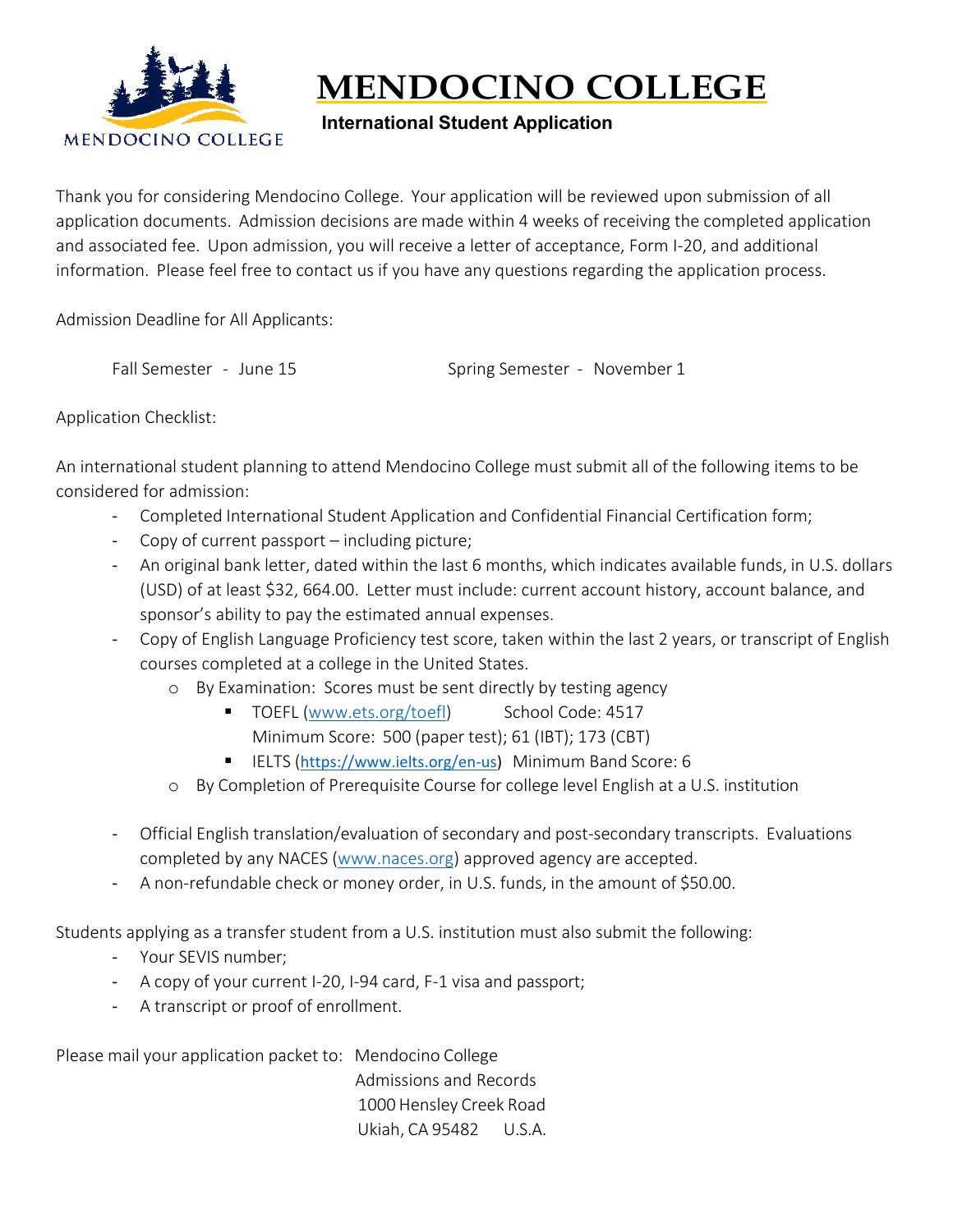| ENROLLMENT INFORMATION                                                                                                                                                                                |                         |                                   |                                                                                                                                                                                                            |                                            |                      |
|-------------------------------------------------------------------------------------------------------------------------------------------------------------------------------------------------------|-------------------------|-----------------------------------|------------------------------------------------------------------------------------------------------------------------------------------------------------------------------------------------------------|--------------------------------------------|----------------------|
| I am applying to attend Mendocino College: Fall 20 _____ Spring 20                                                                                                                                    |                         |                                   |                                                                                                                                                                                                            |                                            |                      |
| I am a: ______ First Time Student in College                                                                                                                                                          |                         |                                   | First Time Transfer Student (previously attended another U.S. college/university)                                                                                                                          |                                            |                      |
|                                                                                                                                                                                                       |                         |                                   |                                                                                                                                                                                                            |                                            |                      |
| My Educational Goal is to:                                                                                                                                                                            |                         | Complete an Associate Degree Only | Complete a Certificate of Achievement Only<br>Complete an Associate Degree and Transfer to a 4-Year University<br>Complete Transfer Coursework & Transfer to 4-Year University without an Associate Degree |                                            |                      |
| I plan to enter from:                                                                                                                                                                                 |                         |                                   | Location in the United States (If transferring from another school, list school name):                                                                                                                     |                                            |                      |
|                                                                                                                                                                                                       | Home Country            |                                   |                                                                                                                                                                                                            |                                            |                      |
| I currently hold the following valid U.S. visa: F-1 ______ J-1 ______ M-1 ______ Other Visa<br>(F-1 visa holders: Submit a copy of your current I-20, I-94, F-1 visa, and passport biographical page) |                         |                                   |                                                                                                                                                                                                            |                                            |                      |
|                                                                                                                                                                                                       |                         |                                   | STUDENT'S PERSONAL INFORMATION                                                                                                                                                                             |                                            |                      |
|                                                                                                                                                                                                       |                         | Family/Last                       | Given/First                                                                                                                                                                                                |                                            | Middle               |
| Date of Birth: Month Day Day Year                                                                                                                                                                     |                         |                                   |                                                                                                                                                                                                            | Gender: __Male __Female __Decline to State |                      |
|                                                                                                                                                                                                       | Number and Street       |                                   |                                                                                                                                                                                                            |                                            |                      |
| City                                                                                                                                                                                                  | State/Province          |                                   | Country                                                                                                                                                                                                    |                                            | Postal Code          |
| Address in the United States (if known):                                                                                                                                                              |                         | Number and Street                 |                                                                                                                                                                                                            |                                            |                      |
| City                                                                                                                                                                                                  | State/Province          |                                   | Country                                                                                                                                                                                                    |                                            | Postal Code          |
|                                                                                                                                                                                                       | Country Code and Number |                                   |                                                                                                                                                                                                            |                                            | Area Code and Number |
|                                                                                                                                                                                                       |                         |                                   |                                                                                                                                                                                                            |                                            |                      |
|                                                                                                                                                                                                       |                         |                                   | Country of Citizenship: Country of Citizenship:                                                                                                                                                            |                                            |                      |
| What is your racial/ethnic background?                                                                                                                                                                |                         |                                   | <u> 1989 - Andrea Barbara, política española (h. 1989).</u>                                                                                                                                                |                                            |                      |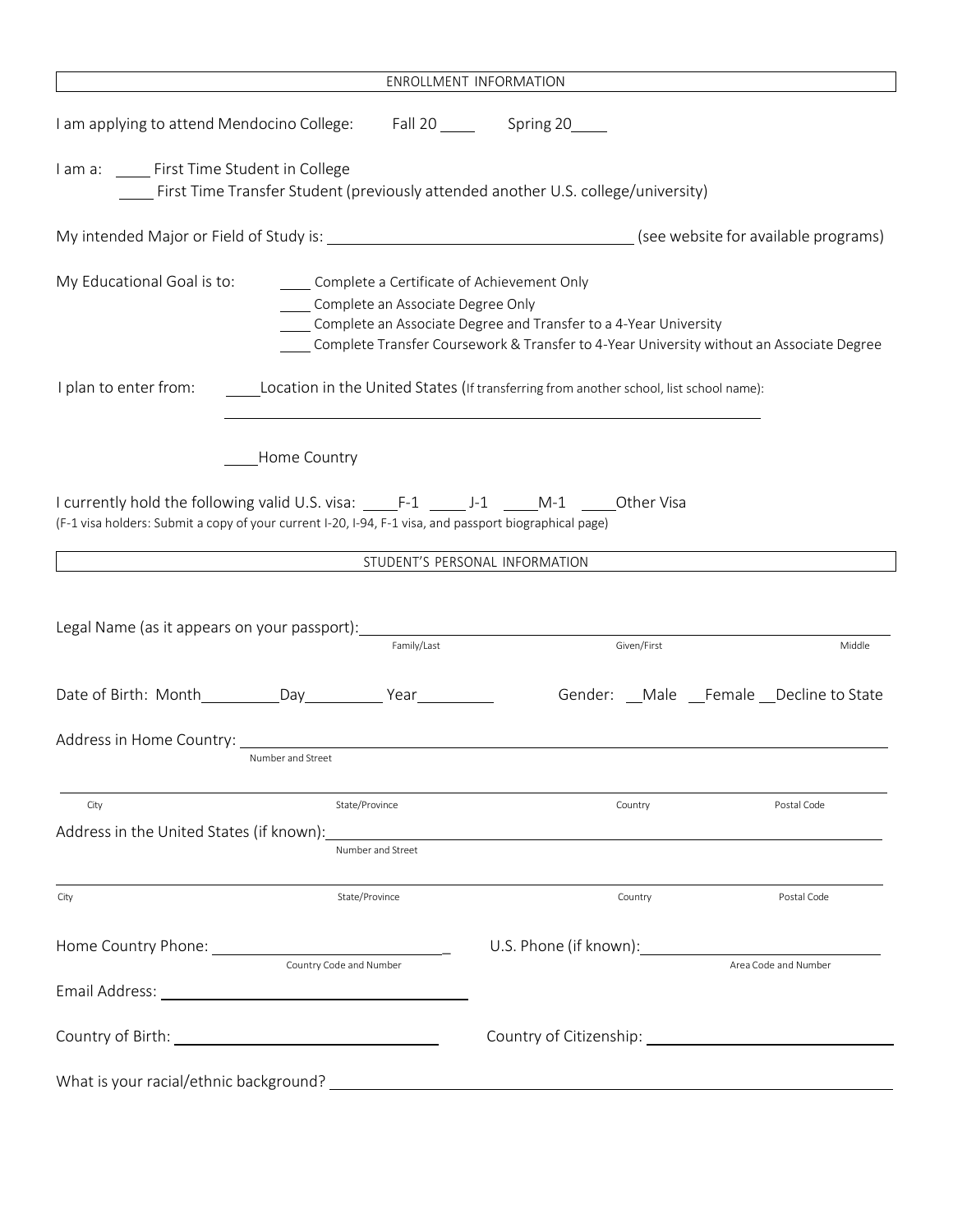| <b>EDUCATION</b>                                                                                                                                                              |                          |                                                   |                         |  |  |
|-------------------------------------------------------------------------------------------------------------------------------------------------------------------------------|--------------------------|---------------------------------------------------|-------------------------|--|--|
| List high school, college/university, and/or language schools you have attended. Official Secondary and post-secondary transcripts translated into English must be submitted. |                          |                                                   |                         |  |  |
| Name of School                                                                                                                                                                | Location (City, Country) | Dates of Attendance<br>(Month/Year to Month/Year) | Diploma/Degree (if any) |  |  |
| High School-                                                                                                                                                                  |                          |                                                   |                         |  |  |
| College/University-                                                                                                                                                           |                          |                                                   |                         |  |  |
| College/University-                                                                                                                                                           |                          |                                                   |                         |  |  |
| College/University-                                                                                                                                                           |                          |                                                   |                         |  |  |
|                                                                                                                                                                               |                          |                                                   |                         |  |  |
| <b>ENGLISH PROFICIENCY REQUIREMENT</b>                                                                                                                                        |                          |                                                   |                         |  |  |
|                                                                                                                                                                               |                          |                                                   |                         |  |  |

To satisfy Mendocino College's language proficiency requirement for admission, one of the following must be completed:

Received a minimum score or higher on one of the following examinations: TOEFL Paper Test, TOEFL Internet Based Test, IELTS Exam (*Official scores must be sent to Mendocino College.)*

Name of Exam: Score: Score: Score: Score: Score: Score: Score: Score: Score: Score: Score: Score: Score: Score: Score: Score: Score: Score: Score: Score: Score: Score: Score: Score: Score: Score: Score: Score: Score: Score

Completed prerequisite course for college level English at a U.S. institution (Transcripts or enrollment verification must be submitted.)

Name of U.S. Institution: Name of Course: Final Grade: \_

PRIVACY NOTIFICATION

Mendocino College complies with federal and state privacy laws and regulations related to student records. Other than certain exemptions, you have the right to determine if other persons/institutions/agencies may have access to directory information about you. Directory information includes student name, participation in officially recognized activities and sports, weight and height of athletic team members, high school graduation of athletic team members, dates of attendance, degrees and awards received (including honors, scholarship awards, athletics awards, and Dean's List recognition).

I AUTHORIZE RELEASE OF DIRECTORY INFORMATION Yes No

PRIVACY ACT NOTIFICATION

The Right to Privacy Act prevents Mendocino College from sharing the application or acceptance status with anyone else but the applicant. If you wish to authorize Mendocino College to release application or acceptance status information to another individual, please complete this section. This release of information will remain in effect until revoked in writing.

| Last Name             | First Name | Middle | Relationship to you |         |             |
|-----------------------|------------|--------|---------------------|---------|-------------|
| Number and Street     |            | City   | State/Province      | Country | Postal Code |
| Applicant's Signature |            |        | Date                |         |             |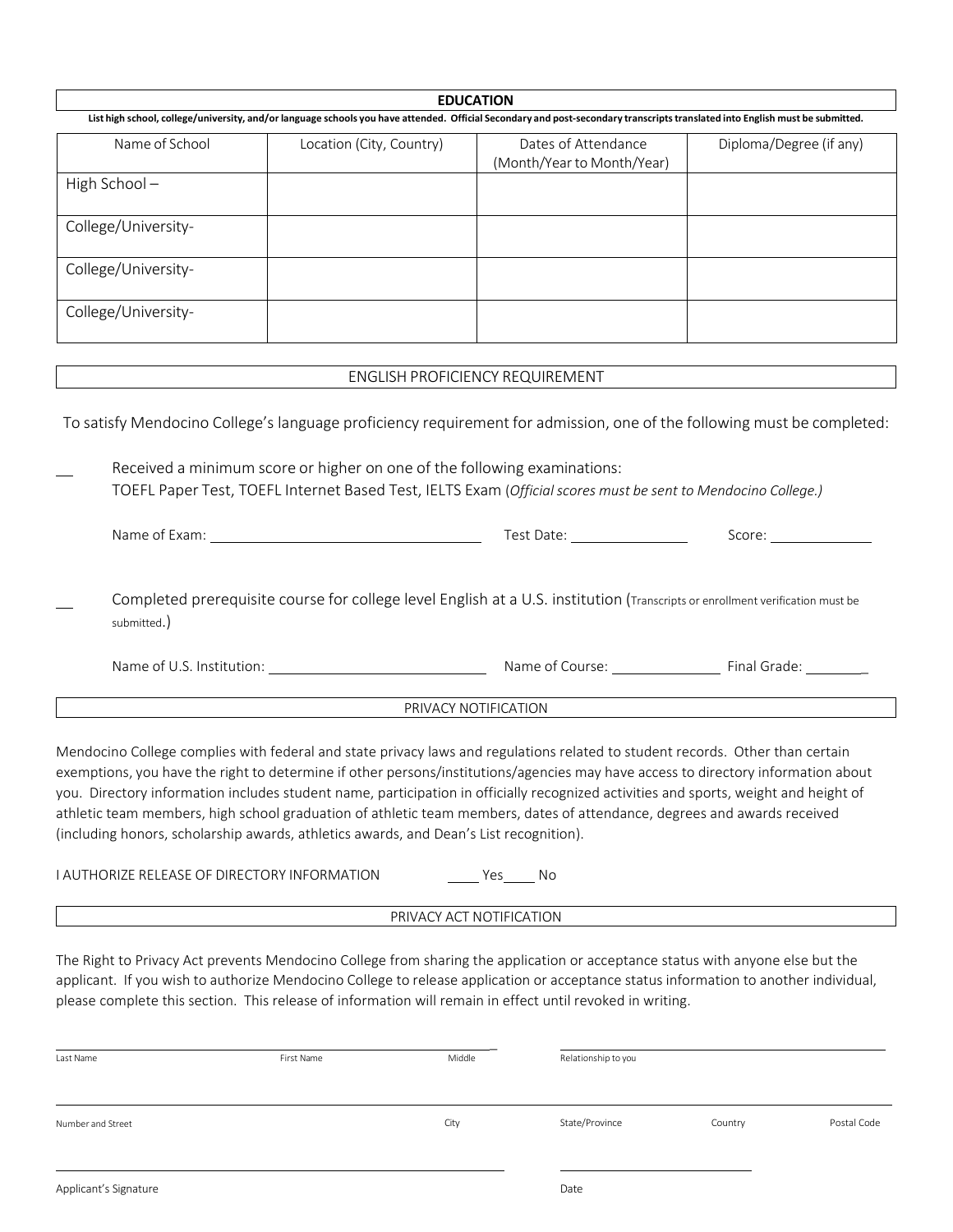## CONFIDENTIAL FINANCIAL CERTIFICATION

The U.S. Department of Homeland Security requires international students to provide documentation of financial support before a form I-20 can be issued by Mendocino College. Documentation of financial support includes 2 items. Both items must be dated within the last 6 months.

- 1. The completed confidential financial certification; and
- 2. An original bank certification letter showing the required funds available in liquid assets listed in U.S. dollars. Funds cannot be from any source of stocks, bonds, or retirement accounts. The bank letter should include: current account history, account balance, sponsor's ability to pay the estimated annual expenses.

For the 2022-23 year, the minimum required amount is \$32, 664.00 USD. Please check our website for the updated required amount and list of expenses.

Estimated Expenses for One Academic Year (Exclusive of Travel, Based on 2022-23 Year, Subject to Change)

 Tuition and Other Fees: \$ 8218.00 (based upon enrollment in 24 units) Books, Supplies and Personal Expenses: \$6002.00 Health Insurance: \$1200.00 Room and Board: \$17, 244.00

Note: If a spouse and/or children will be accompanying you as F-2 visa dependents, an additional \$10, 000.00 per spouse or child will need to be reflect on the bank certification letter. The Dependent Information Form must also be submitted with the application.

| Applicant's Legal Name (As it appears on your passport): |                                                                                              |                  |        |
|----------------------------------------------------------|----------------------------------------------------------------------------------------------|------------------|--------|
|                                                          | Family/Last Name                                                                             | Given/First Name | Middle |
| Amount Available in U.S. Dollars:                        |                                                                                              |                  |        |
|                                                          | I plan to obtain funds to pay expenses while studying in the U.S. form the following source: |                  |        |
| Personal Savings                                         |                                                                                              |                  |        |
| Parent or Family Savings                                 | Name:                                                                                        |                  |        |
| U.S. Sponsor                                             | Name: <u>_________________________________</u>                                               |                  |        |
| Government Scholarship                                   | Name:                                                                                        |                  |        |
| Other Source                                             | Name/Relationship:                                                                           |                  |        |

Certifying Statement:

I declare under penalty of perjury that the statements, information, and materials submitted in this application are true and correct. Falsification, withholding pertinent data, or failure to report changesin status may result in my dismissal without a refund of any fees paid and the revocation of my Visa. I understand that all materials submitted by me for the purposes of admission become the property of Mendocino-Lake Community College District.

I certify that I will have a minimum of \$25,744.00 U.S. dollars for each year of my study exclusive of travel expenses. I understand that tuition must be paid at the time of registration; there is no financial aid and nowaivers or deferment of tuition. I further understand that maintaining health insurance coverage is mandatory and I will obtain and maintain adequate insurance throughout my attendance at Mendocino College.